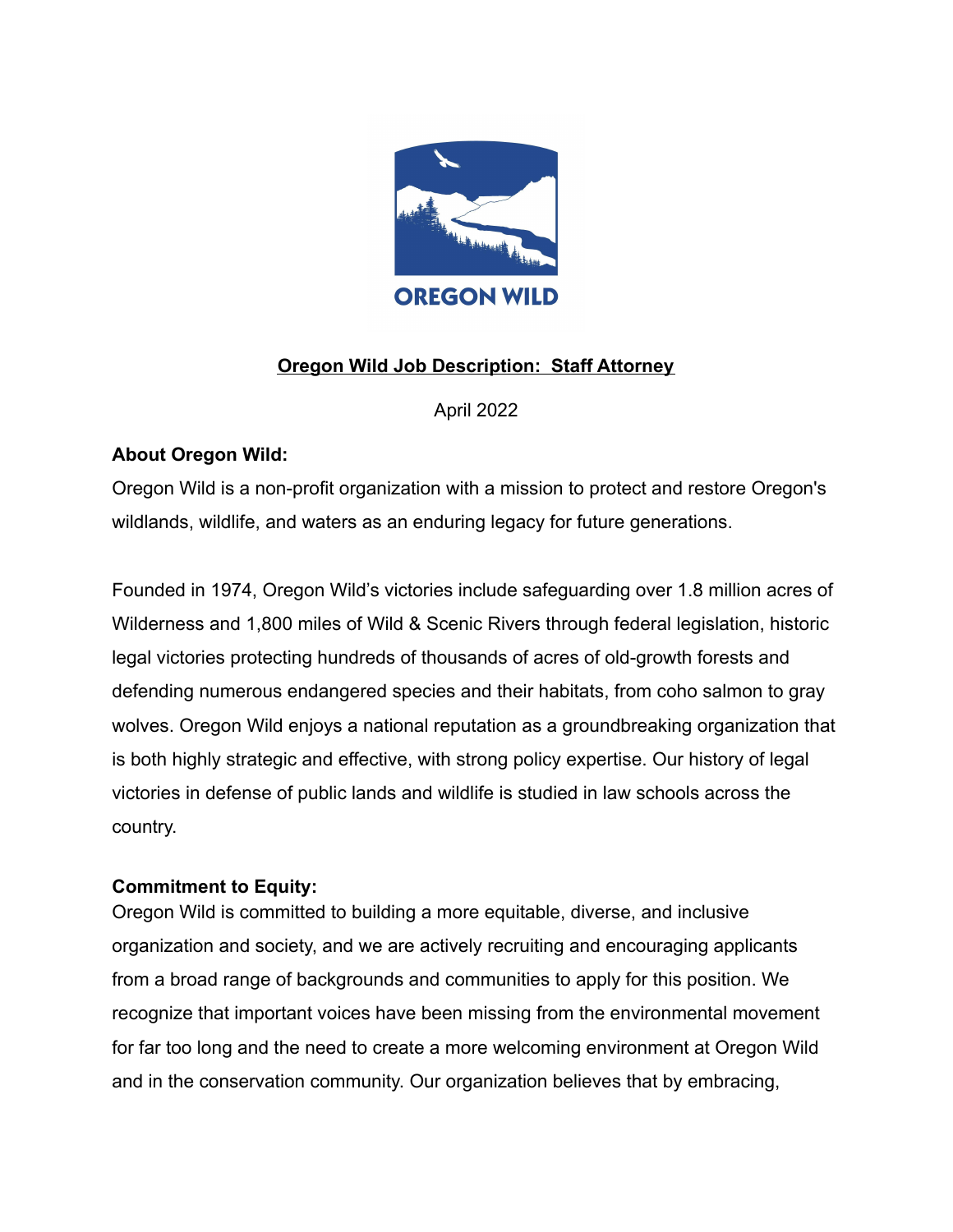respecting, and valuing individuals regardless of their race, sex, sexual orientation, religion, national origin, ancestry or any other factor, we can become a stronger, more effective defender of Oregon's wildlands, wildlife, and waters. Read more about our organizational values here: www.oregonwild.org/values

#### **General Position Summary:**

The Staff Attorney will have a leadership role in Oregon Wild's work to defend our state's wildlands, wildlife, and waters through citizen enforcement of state and federal environmental laws. Oregon Wild has a 50-year record of accomplishment in using strategic litigation as a tool to protect old-growth forests, roadless wildlands, endangered species, and free flowing rivers. Working with our Conservation Director and Conservation and Restoration Coordinator, and other team members across the state, this position will build on that legacy and address current and future threats to Oregon's public lands, wildlife habitat, and our climate.

The Staff Attorney will manage the Oregon Wild litigation docket and coordinate with conservation partners and external counsel to achieve our goals. The person in this position will also work to link our defensive work to our proactive campaigns to strengthen environmental safeguards, turning defense into offense. As necessary, the Staff Attorney will represent Oregon Wild directly in litigation. This position reports to the Conservation Director.

#### **Qualifications:**

The successful candidate will have at least two years of experience in litigation and public lands defense, and have the following professional characteristics:

- 1. Law degree and admitted to the bar in Oregon, or the ability and willingness to promptly pursue bar certification
- 2. At least 1-2 years experience representing clients in litigation, preferably conservation litigation in federal court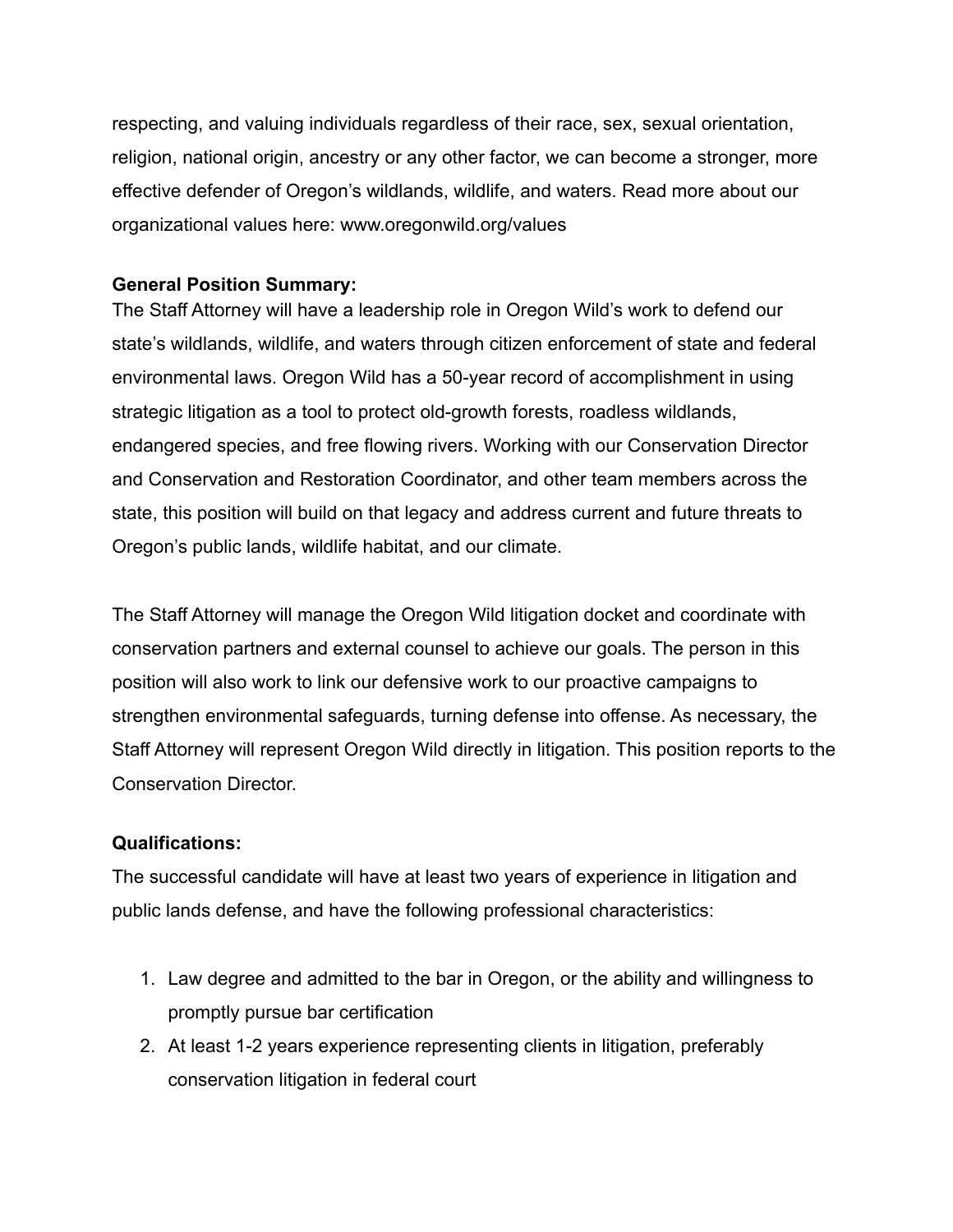- 3. Expertise in state and federal Administrative Procedure Act and environmental laws, including the Endangered Species Act, National Environmental Policy Act, National Forest Management Act, and Northwest Forest Plan
- 4. Experience tracking federal projects, participating in the NEPA process, and negotiating settlements
- 5. A deep commitment to the mission of Oregon Wild

# **Core Duties and Responsibilities:**

# *Litigation*

- Develops and brings legal challenges to timber sales and other projects that threaten federal public lands, at times working with partner organizations.
- Develops and brings legal challenges to protect threatened and endangered species and their habitat, using both federal and state laws.
- Conducts ongoing research of statues, rulemaking, case law, and legal precedent to develop legal and administrative strategies to address failures of state and federal environmental policies.
- Supports Oregon Wild's state-level wildlife and forest advocacy with legal analysis.
- Coordinates with partners at public interest law firms and independent attorneys to maximize impact and efficiency of litigation efforts.
- Working with other staff, develops comprehensive political, legal, and communications strategies to support litigation.
- Maintains membership in the Oregon State Bar and stays up to date with continuing legal education requirements.

# *Public Lands Defense*

● Works closely with the Conservation and Restoration Coordinator to ensure effective NEPA watchdogging, public comments, objections/appeals and building administrative records useful in litigation.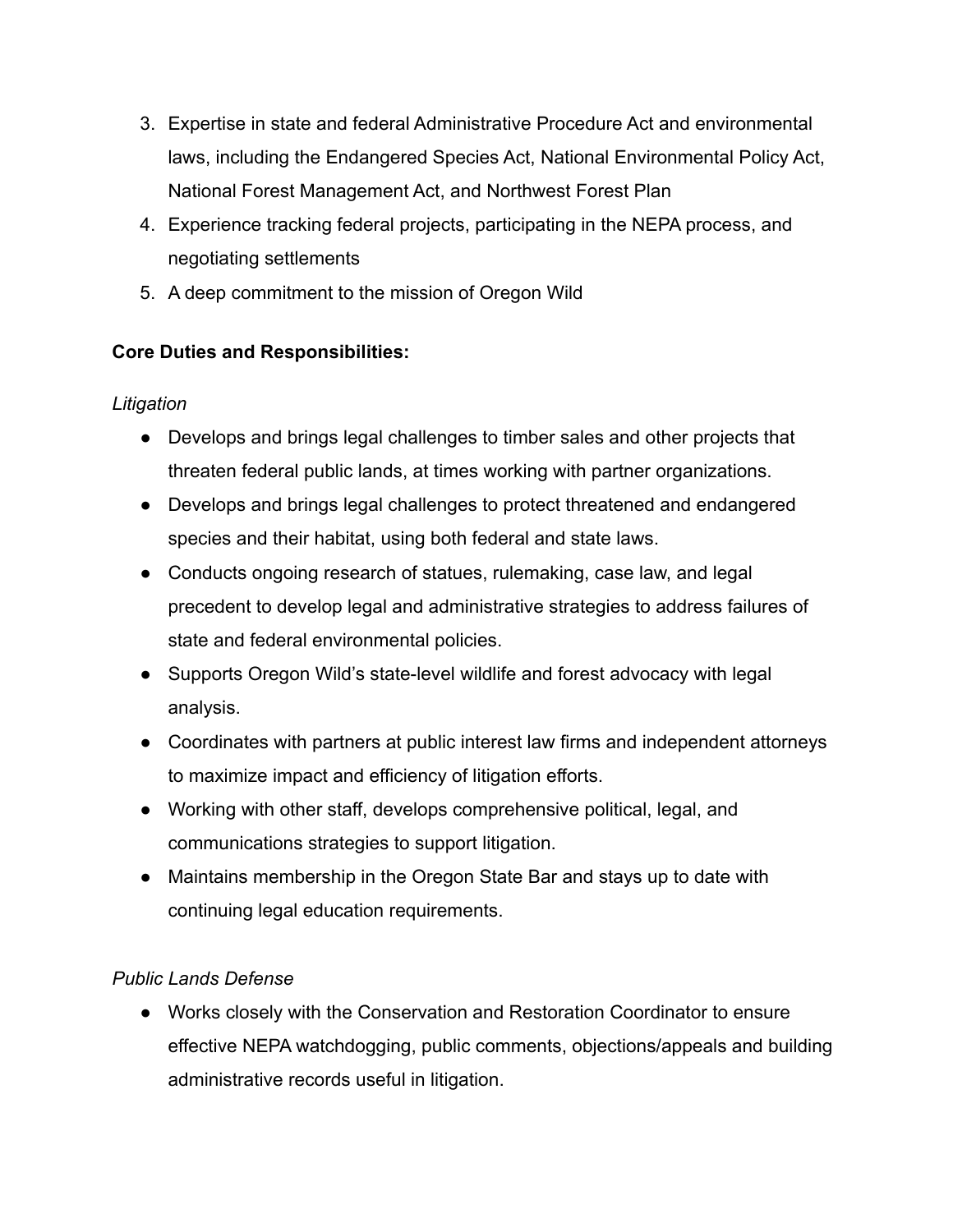- Spearheads recruitment and supervision of legal interns to support NEPA commenting and litigation efforts.
- Coordinates with the Conservation and Restoration Coordinator and Oregon Wild field staff to ground truth projects, establish standing, and develop potential litigation strategies.
- Creates strategies and tactics to connect forest defense and wildlife work with proactive, protective campaigns (turning defense into offense).

#### *Coalitions and Partners*

- Represent Oregon Wild in coalitions focused on the Northwest Forest Plan, old-growth defense, O&C lands, and other key regional conservation issues.
- Represent Oregon Wild in national coalitions and campaigns to defend bedrock environmental laws, such as NEPA, ESA, and NFMA.

#### **Salary and Benefits:**

This is a full-time exempt position with flexible geographic location within Oregon with a preference for the Portland, Eugene, or Bend areas. The salary range for this position is \$65,000 to \$72,000 per year. Benefits include paid medical, dental, vision, alternative care, and life insurance; 403(b) retirement plan option; and generous vacation and other paid time off including 10 paid holidays, an initial four weeks of vacation that increases with tenure, and sabbatical eligibility after five years.

# **To Apply:**

Please fill out the form linked below and separately submit a cover letter, resume, and references consolidated into a single PDF or Word document to attorney@oregonwild.org. Review of completed applications will begin on May 18, 2022 and continue until the position is filled. https://forms.gle/df3PBGZjWMYg43mJ6

# **Important Note About COVID-19**